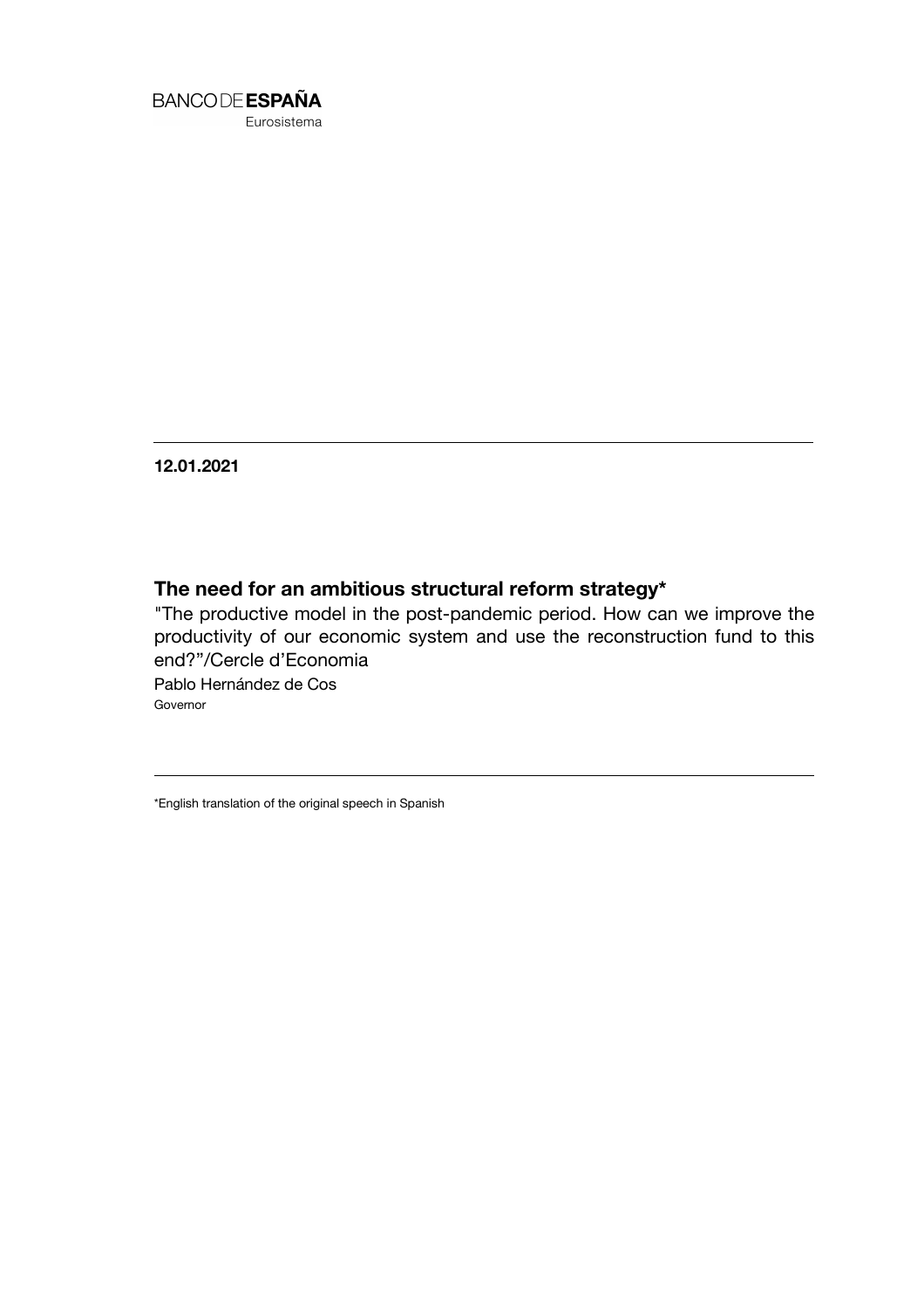Good evening, ladies and gentlemen.

Allow me to begin by thanking Cercle d'Economia and, in particular, professors Xavier Vives and Núria Mas, for their invitation to participate in this session. I also appreciate the fact that Cercle has placed the analysis of the post-pandemic productive model centre-stage in this event.

Since the start of the COVID-19 crisis we have focused on tackling the enormous shortterm challenges this unique situation has posed. It has warranted unprecedented measures in various economic policy areas (monetary, financial, fiscal…), both domestically and internationally, and of course at the European level.

With the horizon set by vaccine availability, and taking into account the fact that the economic effects of the vaccine roll-out will not be immediately discernible (meaning exceptional measures will have to remain in place for some time), it is important in parallel to address the medium-term challenges for our economy.

It is as yet difficult to accurately assess the extent to which the changes caused by the pandemic will be durable. However, some of the changes under way look to be structural, such as those arising from further and greater digitalisation and the impact on productivity. As to the possible damages caused by the pandemic (such as greater unemployment and inequality, and the public finances shortfall), they all have a bearing on aspects where, prior to this crisis, the Spanish economy was already clearly falling short.

Thus, the extraordinarily complex scenario resulting from the pandemic makes it all the more necessary to define an ambitious structural reform agenda. These reforms were, as I say, already necessary before this crisis. Our economy's poor productivity dynamics, the high rates of structural unemployment and temporary employment, and the challenges associated with population ageing, increasing inequality and climate change had all been clearly identified.

Adding to these challenges are others emerging as a result of this crisis, such as those relating to the possible rolling back of globalisation and to the acceleration of digitalisation in the economy.

Further challenges requiring an international response before this crisis should also be added. They include the need to complete Economic and Monetary Union and to promote European and global multilateralism.

And nor must we forget the need to design a public finances restructuring strategy for gradual implementation once the pandemic is behind us.

One important effect of an economic policy strategy that incorporates the application of structural reforms and the embryonic design of a fiscal consolidation process is that it would allow the expansionary effects of the short-term public support measures to be boosted. And such measures are, as I say, still necessary. We should not underestimate the favourable impact such a strategy would have on the credibility of our economic policy, on agents' expectations about our growth capacity and, in sum, on agents' spending and investment decisions in the short term.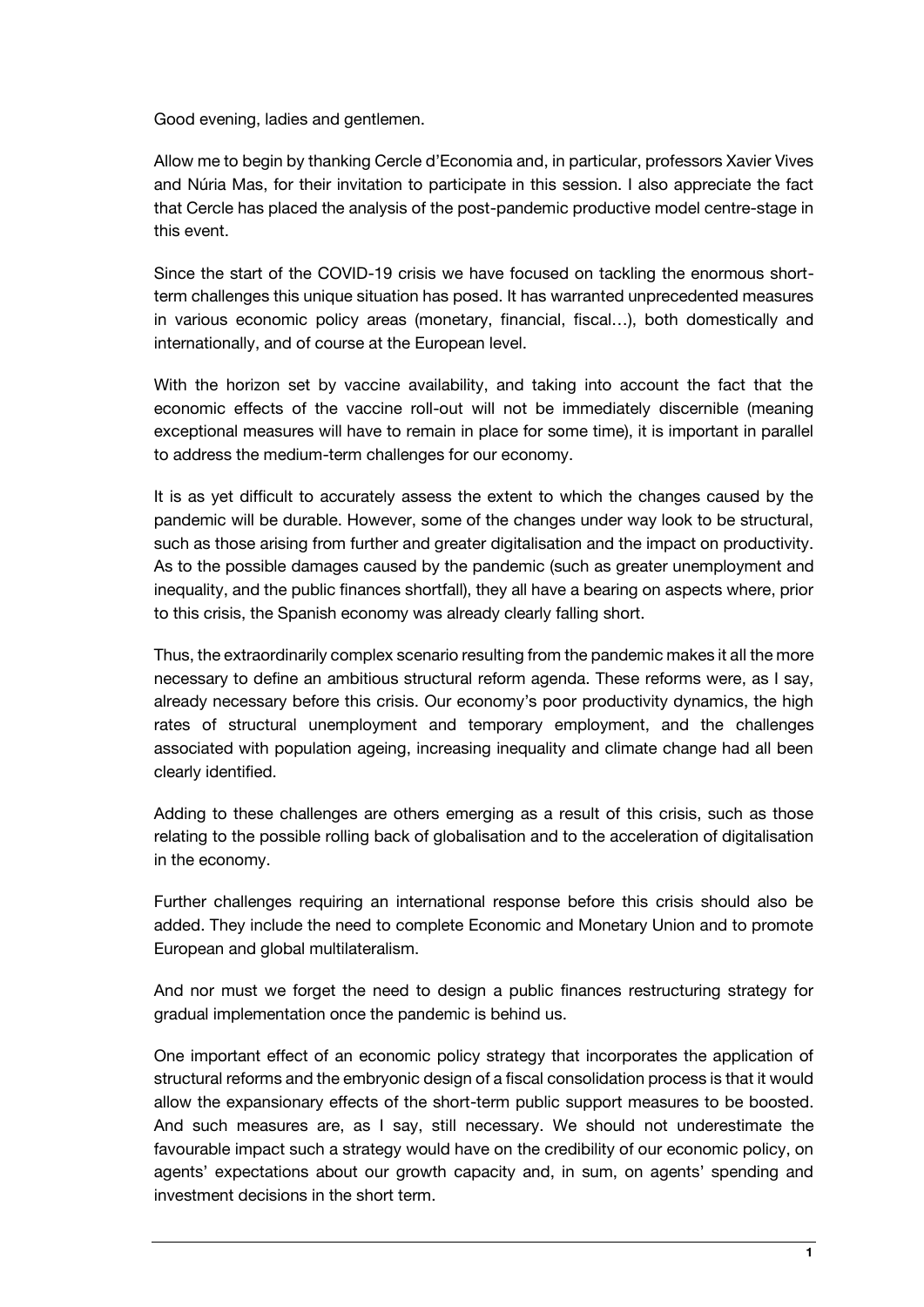Two other considerations are also worth pondering here.

First, many of the structural reforms needed are geared to increasing our economy's adaptability. In a post-crisis setting that is so uncertain and subject to such potentially significant changes, gaining in adaptability is crucial.

Second, one of the most positive developments regarding the economic policy response to the current crisis has been its forcefulness at the European level, particularly following the approval of the recovery funds.

In my view, these funds can and should be used to finance some of the structural reforms, in addition to priority being given to financing projects that seek to enhance our medium and long-term growth.

I shall now go into greater detail on the content of the reforms required to ensure that the Spanish productive model can offer all Spaniards a more prosperous horizon. As a guiding principle for some of these reforms, I shall use the consequences that our economy's structural problems cause for our younger generations.

Today's youth will experience much of our country's need to adapt to the post-pandemic situation. And it will be they, too, who will perceive to a greater extent in the years ahead how successfully or not we face these challenges as a society.

Any structural reform strategy in Spain has to depart from an acknowledgement of three facts.

\*\*\*

First, the main determinant of the Spanish economy's low potential growth is its scant productivity growth. In the past 20 years, total factor productivity has averaged annual growth in Spain of 0.2%, far behind countries such as Germany and the United States. Moreover, although our productive structure is skewed towards sectors of activity that usually post low productivity growth, our lower productivity compared with other European countries is seen in virtually all sectors.

Further, our unemployment rate has been persistently very high and higher than that of other developed countries. Specifically, since 1980, the average unemployment rate in Spain has stood at almost 17%.

Finally, we should be mindful that the current recessionary episode began with a higher level of inequality than that in place at the end of the previous expansionary cycle. There is every suggestion this crisis will see a further increase, since it is affecting to a greater extent groups which, generally, were earning relatively low incomes.

These facts are, moreover, closely interconnected. Low productivity and high unemployment do not only give rise to lower economic growth; they are also a source of inequalities. It is difficult to conceive a sustainable reduction in inequality in Spain without an improvement in productivity or without a reduction in unemployment. For example, the higher productivity gains are, the greater the possibilities of increasing wage levels and the quality of jobs created, and the greater too the resources for funding public policies.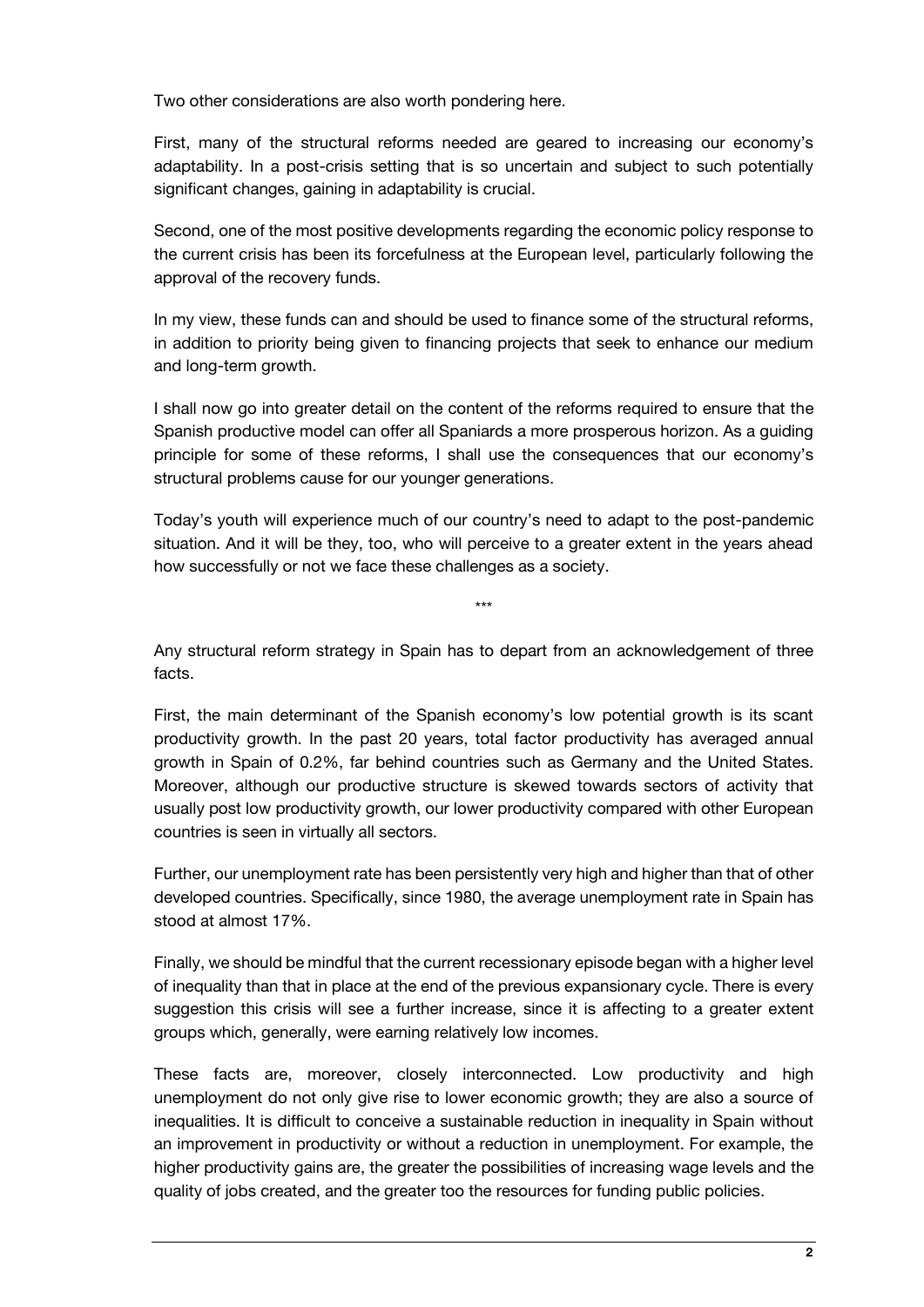Enhancing **productivity** dynamics calls for action in several areas.

First, we have to improve our **human capital** and, therefore, our education system, which is currently weighed down by a very high early school leaving rate and by relatively low quality levels.

Indeed, compared with other developed economies, a high number of young people in Spain continue to leave the education system with only basic studies.<sup>1</sup> In addition, the unemployment rate of Spanish graduates is almost double that in the euro area. The proportion of graduates working in high-skilled jobs is also lower. Moreover, these differences cannot be attributed to our young people choosing different university courses than their counterparts of other nationalities.<sup>2</sup>

Beyond the effect of a productive structure skewed towards low-skilled services or of an education system only tenuously connected to the business world, these data evidence quality problems in the system. By way of illustration, the core academic competencies of Spanish university-educated adults<sup>3</sup> are lower than those of their European counterparts, in particular in the case of maths skills.<sup>4</sup> Moreover, according to the Academic Ranking of World Universities (ARWU), no Spanish universities are among the top 100 globally, and there are only seven among the top 400.<sup>5</sup>

It is also quite possible that the health crisis (in particular the suspension of face-to-face classes at the height of the crisis) may have affected academic performance or the learning of non-cognitive skills, since online learning is not a perfect substitute for presence-based education.<sup>6</sup> These effects can vary greatly depending on social strata, because of the differing penetration of communication technologies in households and of parents' different educational levels, which in some cases may have detracted from the support needed for online learning.

All these shortcomings, along with the need to tackle the challenges posed by globalisation, technological progress and task automation, point to the advisability of reconsidering the

<sup>&</sup>lt;sup>1</sup> Thus, 32% of men and 23% of women aged 25-29 are estimated to have left school having completed compulsory secondary education at most, at some distance from the respective figures of 17% and 14% for the euro area countries on average.

<sup>&</sup>lt;sup>2</sup> See B. Anghel, S. Puente and A. Regil (2020), "The employment status of tertiary education graduates in Spain: a euro area comparison", Box 6 of the "Quarterly Report on the Spanish Economy", *Economic Bulletin*, 4/2020, Banco de España.

<sup>&</sup>lt;sup>3</sup> Based on the OECD's PIAAC report.

<sup>4</sup> In this case, the competencies of Spanish graduates are not higher than those of secondary school-educated adults from certain European countries such as Denmark, Sweden, Slovakia, the Netherlands and Austria.

<sup>&</sup>lt;sup>5</sup> This ranking is constructed drawing on indicators that measure the quality and quantity of universities' scientific production. By comparison, France, Germany and the United Kingdom have 19, 27 and 34, respectively, among the top 400.

<sup>&</sup>lt;sup>6</sup> See H. Cooper, B. Nye, K. Charlton, J. Lindsay and S. Greathouse (1996), "The Effects of Summer Vacation on Achievement Test Scores: A Narrative and Meta-Analytic Review", *Review of Educational Research*, in R. J. Alexander (2001), *Culture and pedagogy: international comparisons in primary education,* Oxford, Blackwell, which shows the international evidence indicating that reductions of one year's schooling (180 days) entail declines in academic performance measured in standardised exams. This effect is associated above all with students from a more underprivileged background. See also K. Alexander, D. Entwisle and L. S. Olson (2007), "Lasting consequences of the summer learning gap», *American Sociological Review*, Vol. 72, pp. 167-180.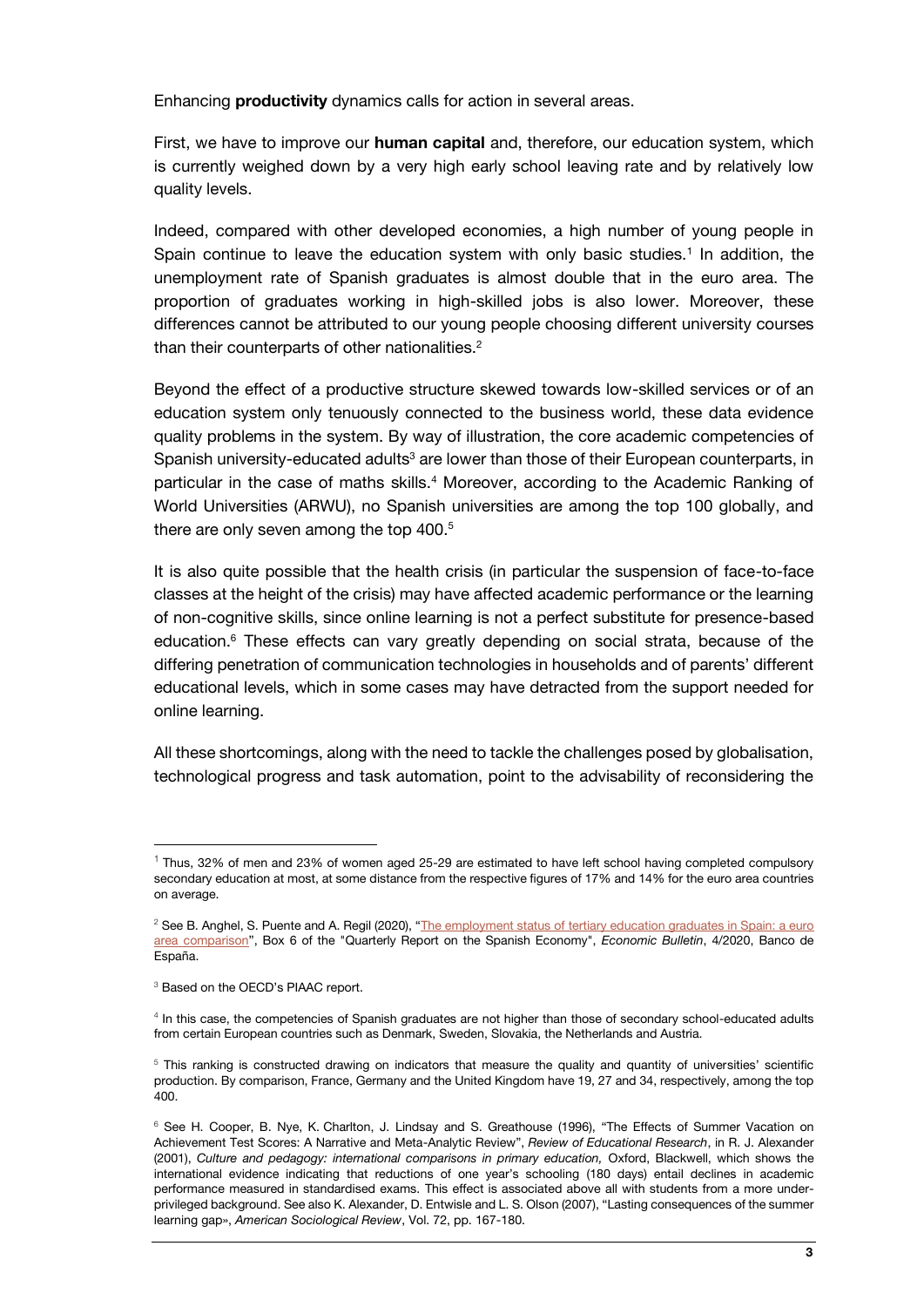institutional design of the education system, and of curriculum content and the very nature of learning.

The goals should be to promote individualised and early pupil orientation; to improve the recruitment of teaching and research staff and to tie funding of the system to targets of excellence, at the university level; and, in respect of vocational training, to allocate resources for the redesign of the system so as to achieve a better mix of general training and practical experience in companies.

**Technological capital** is another key underpinning of any growth strategy. The Spanish economy also falls short here. The proportion of innovative firms in Spain is much smaller than the percentages observed in France, Italy and Germany, and the weight of public and private investment in R&D is 26% and 54% of GDP, respectively, lower than the European average.

This gap is due, at least in part, to certain structural characteristics that restrict the innovative capacity of firms in Spain. These include the shortfall in available human capital, to which I have referred, and the productive structure's bias towards low-technologicalcontent sectors. But one key factor requiring particular attention is access to both public and private financing for business projects with a high innovative content.

The high uncertainty normally characterising the results of investment in R&D&I, and the lengthy time horizon until such results materialise, warrant general government acting as a catalyst in the related financing, especially in the field of basic research. This is all the more so given the positive – and potentially disruptive – effects that certain investments in these areas may have on the population as a whole. An economic crisis like the current one makes this particularly relevant, given that the experience of previous crises indicates that, as is the case with productive public investment, firms' investment in innovation usually falls significantly at times of uncertainty and financial hardship. This reduction has a negative bearing on long-term growth.

However, possible public measures here should not be confined solely to providing for a bigger budgetary outlay. Changes to promotion and career arrangements in research to encourage the recruitment and development of new high-potential researchers would likewise be desirable. Also, a restructuring of the public organisations that promote innovation could be considered, in an attempt to harness synergies and strengthen resource-allocation mechanisms between centres on the basis of academic excellence.

Increased productivity also requires improvements in the **business environment, competition and business dynamism**. The economic literature shows that market structure and the business environment play an essential part in the correct functioning of markets for goods and services and are a key determinant in the degree of efficiency and productivity of the economy. In turn, these aspects are governed by regulation.

In this respect, the Spanish economy is characterised by the small size of its firms, and it is precisely in the SME sector that a sizeable negative productivity differential is observed relative to European firms.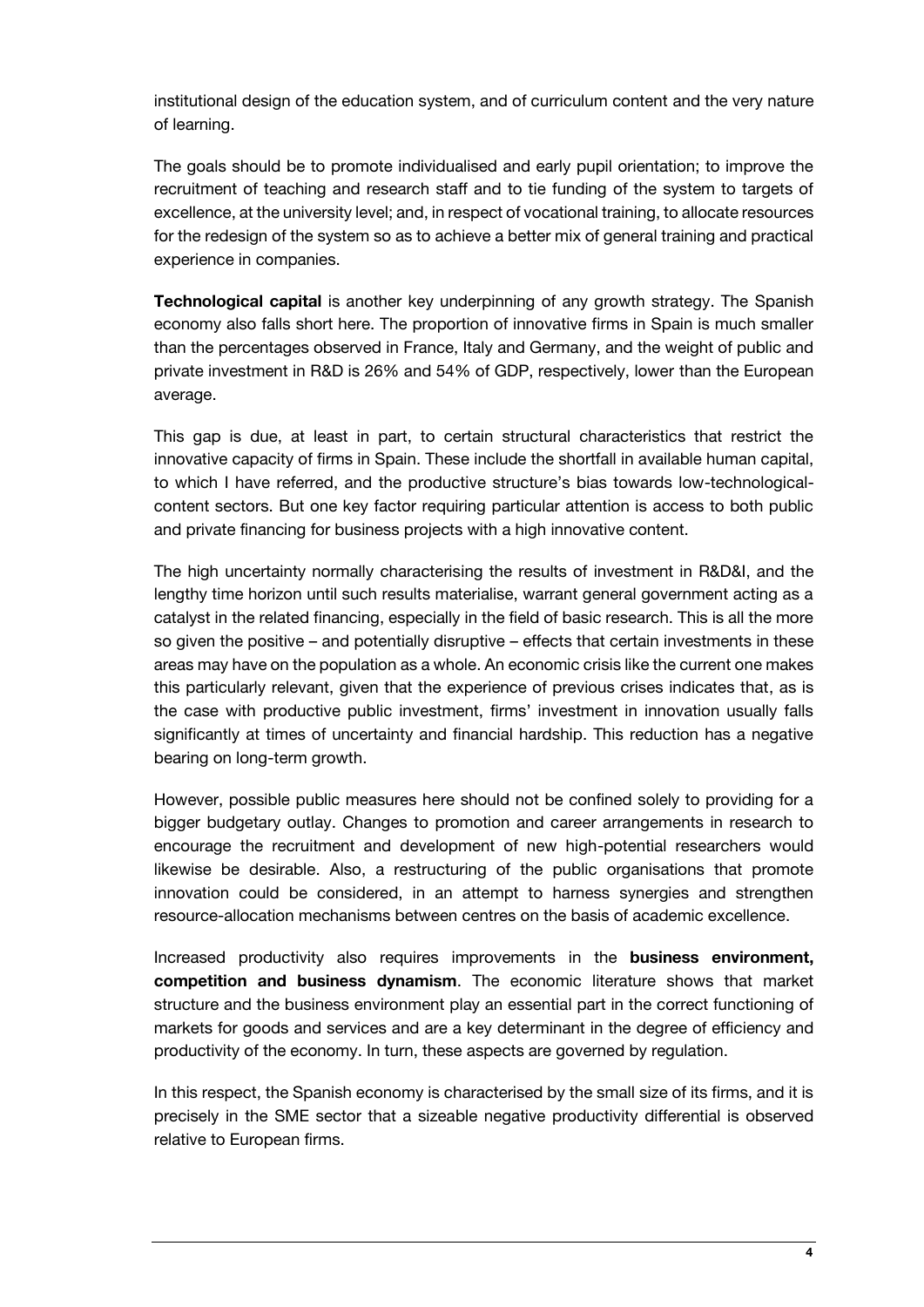Boosting the growth of SMEs would not only raise their productivity but would also bolster the financial soundness of the business sector. The present crisis has once again highlighted the fragility of small firms in a downturn.

Accordingly, we need to ensure that the goals sought by all those regulations that introduce some degree of discrimination by firm size are compatible with competition and do not pose obstacles to business growth.

In addition, further efforts must be made to improve the regulatory framework so as to bring it into line with the best practice of our European peers. The available indicators show that there is room for improvement as regards the steps to be followed to set up new businesses, the regulation of some sectors (such as retail trade, certain transport segments and some professional services) and even the functioning of the judicial system. Moreover, in such a decentralised country as Spain, it would also be appropriate for the regional and local governments to put their different regulations on a common footing, in order to adapt their requirements to best practice and reduce the obstacles to market unity.

Lastly, one key aspect of business dynamism stems from the regulation of insolvency arrangements. In this case also, the Spanish system is less efficient than that of our fellow Europeans.

Swift and simplified administrative procedures to increase the efficiency of the debt relief, insolvency and restructuring processes should be put in place. Debtors in financial difficulty should be able to access a preventive restructuring framework that would allow them to continue to pursue their business activity while they are still viable.

Speed of resolution in these situations is also essential to minimise the losses deriving from falls in asset values when these processes drag on. More appropriate procedures and incentives are also needed to avoid suboptimal levels of liquidation of firms and destruction of the productive system.

This reform is particularly important in the present setting, in which both personal and business insolvencies are expected to increase, in light of the scale and nature of the shock that we are currently undergoing. And even more so in a setting in which the short-term economic policy response means that the amounts owed to general government by firms in difficulty will foreseeably be much higher than in previous crisis periods.

The low productivity of the Spanish economy is also connected with some of our **labour market** problems. This is the case, for example, of the **high level of temporary employment**, which over the last decade has averaged 25.2%, compared with 13.9% in the euro area.

The negative impact of temporary employment on productivity is connected with the lower level of accumulation of work experience and the limited incentives for firms to train their temporary workers.

Apart from its effects on productivity, the high level of temporary employment also has persistent negative consequences for lifetime earnings, inequality and decisions to leave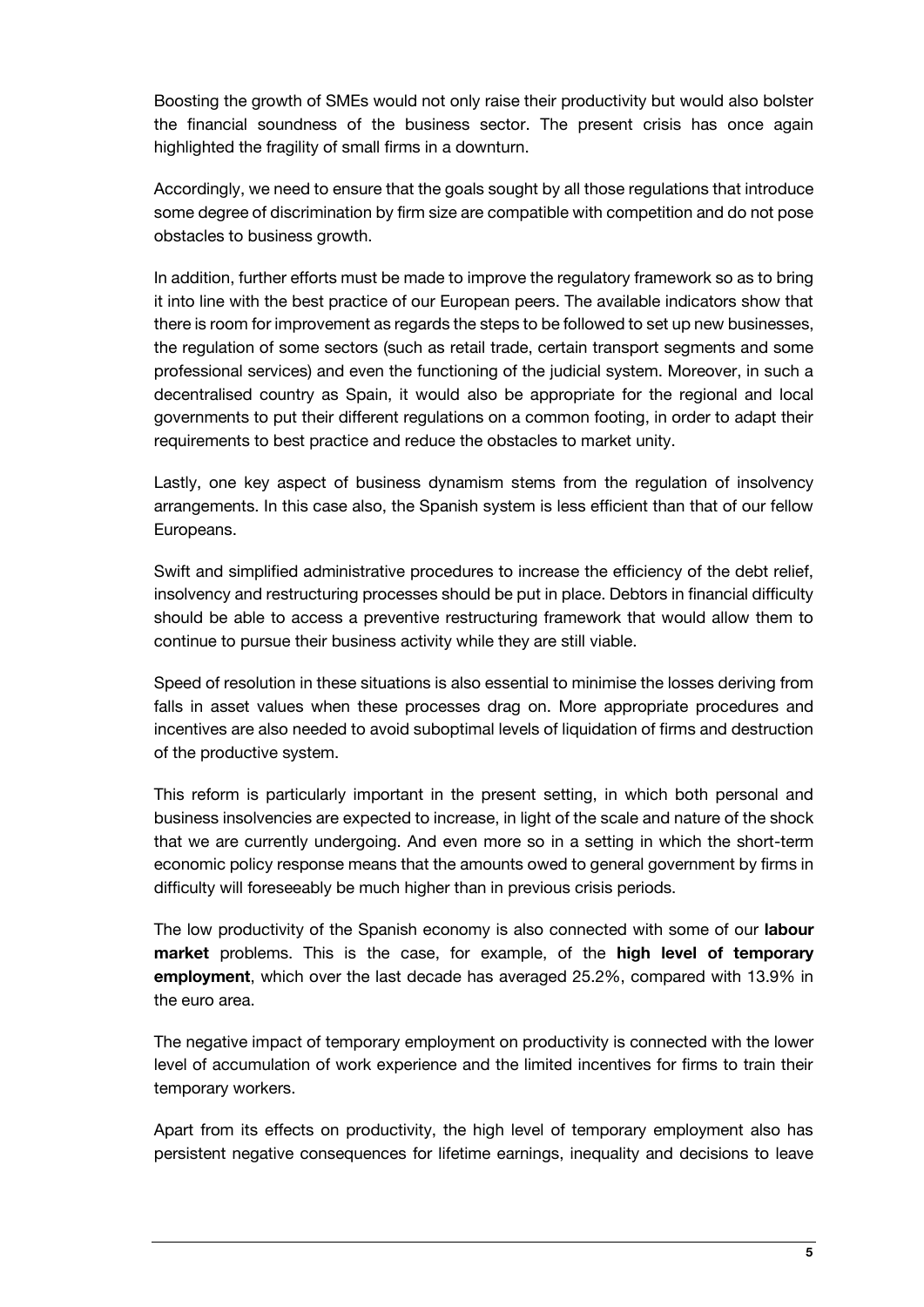home or have children.<sup>7</sup> Indeed, temporary employment has a particularly harsh impact on young people.<sup>8</sup>

In addition, younger workers record the highest rates of part-time work and shorter contract duration. These trends are also observed in other European economies and could, therefore, have a certain structural component linked to the impact of globalisation, digitalisation or robotisation.<sup>9</sup>

For all these reasons, it is essential that the duality of the Spanish labour market be reduced. To this end, employment protection mechanisms must be reviewed, to make the necessary protection for workers compatible with flexibility for firms. In particular, I believe it would be appropriate to explore, for instance, employment contracts with termination costs that rise over time, which would reduce the artificially high protection discontinuities between workers with different years of experience.

Also worthy of attention are mixed models. These combine the possibility of workers building up part of their termination costs in a fund in advance, while they are working, with an amount of severance pay in the event of termination that increases with years of experience.

Apart from the high level of temporary employment, the most negative characteristic of the Spanish labour market is, without doubt, the **high unemployment rate** (and in particular the excessive persistence of unemployment). For example, at end-2019, almost 43% of the unemployed had been seeking employment for more than a year.

Unemployment is particularly high among people with lower levels of education and young people. Thus, in this group, the unemployment rate stood at 30.5% in 2019 Q4, well above the euro area average of 16.3%. The present crisis is also having a particularly harsh impact on low-skilled employment and on young people, given that they are more likely to have temporary contracts and to be employed in those sectors that have borne the brunt of the measures taken to contain the pandemic, and also because the tasks involved in this kind of work do not lend themselves to teleworking.<sup>10</sup> As a result, in 2020 Q3 the unemployment rate among young people stood at 40.4%.

The importance of this high youth unemployment rate should not be underestimated, given that the available evidence shows that spells of unemployment at the start of working lives

<sup>7</sup> J. I. García-Pérez, I. Marinescu and J. Vall Castelló (2020), in "Can Fixed-term Contracts Put Low Skilled Youth on a Better Career Path? Evidence from Spain", The Economic Journal, doi:10.1111/ecoj.12621, find that comparing young people (of similar characteristics) who joined the labour market just before temporary employment contracts were liberalised with those who joined it just after, almost 30 years later, the second group records 7% lower labour income than the first group.

<sup>&</sup>lt;sup>8</sup> See S. Puente and A. Regil (2020), "Intergenerational employment trends in Spain in recent decades", Analytical Articles, *Economic Bulletin,* 2/2020, Banco de España.

<sup>9</sup> See, for example, D. Acemoglu and D. Autor (2011), "Skills, tasks and technologies: Implications for employment and earnings", *Handbook of Labor Economics,* no. 4, pp. 1043-1171; R. Feenstra and H. Gordon (1999), "The impact of outsourcing and high-technology capital on wages: estimates for the United States, 1979-1990", *The Quarterly Journal of Economics*, 114(3), pp. 907-940; and D. Comin, A. Danieli and M. Mestieri, "Demand-driven labour market polarization", mimeo.

<sup>&</sup>lt;sup>10</sup> See B. Anghel, A. Lacuesta and A. V. Regil (2020), "Transferability of workers' skills in sectors potentially affected by COVID-19", Analytical Articles, *Economic Bulletin,* 2/2020, Banco de España; and B. Anghel, M. Cozzolino and A. Lacuesta (2020), "Teleworking in Spain", Analytical Articles, *Economic Bulletin,* 2/2020, Banco de España.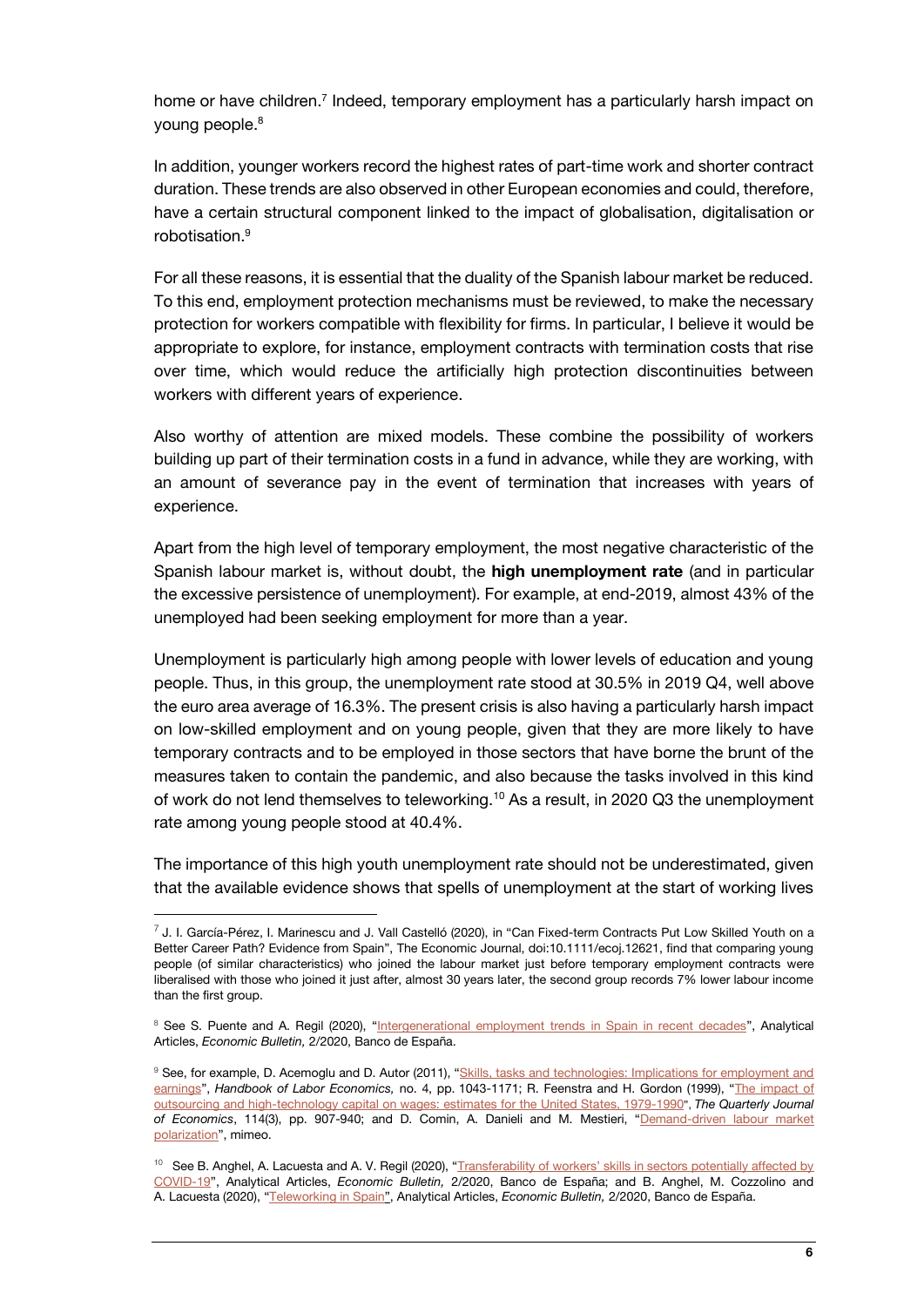may have quite persistent effects, for example weighing on the productivity of the workers concerned throughout their working lives, thus making it difficult for them to recover their income levels.<sup>11</sup> For this reason, it is particularly important that economic policies are geared insofar as possible to incentivise employment for this group of workers.

It is also important to note that the COVID-19 crisis is having a very uneven impact by sector of activity. Some of these dynamics may ultimately give rise to permanent changes in the sectoral composition of the economy and, therefore, in the employment needs of the different productive sectors.

The sectors hardest hit by the pandemic have a higher proportion of workers with low levels of education and involve a lower proportion of tasks involving information technology and numeracy and literacy skills. This may make it difficult for these workers to be employed in other productive sectors that enjoy better growth prospects in the near future.

In consequence, it is essential that Spain reinforces its active employment and training policies. Mechanisms must be put in place to ensure that the unemployed are provided with individual monitoring and guidance, based on statistical profiling techniques that are able to match the unemployed with the vacancies available.

In addition, continuous training should be reinforced and it would be desirable to maintain the possibility of using training contracts, granting as much flexibility as possible both to young workers and to the firms hiring them. Lastly, the hiring incentives currently in place should be reviewed and priority given to those earmarked for workers with lower education levels, with continuous assessment of their effectiveness.

The present crisis has also prompted an economic policy response that seeks to protect workers who have lost their jobs as a consequence of the pandemic, the main instrument being the short-time work and temporary layoff arrangements. These allow workers to preserve not only their income but also their employment relationship, as they can return to the same job when the economic situation improves.

Parallel to these measures, in a setting in which there may be significant and persistent changes in firms' demand, and also important sectoral transformations, it is important to ensure that the various **flexibility mechanisms that firms have** in the current legal framework function correctly. These internal adjustment levers, appropriately calibrated to the present situation, are a valuable means by which to safeguard the viability of many firms and, therefore, their workers' jobs.

Policies that seek to improve productivity and to reduce unemployment and temporary employment should also serve, as I have said, to address the challenge posed by growing **inequality**.

Here too it should be noted that young workers have less protection in cases of involuntary unemployment, as they have had less time to build up rights, both to unemployment and severance pay, not only because of their age but also because of their higher level of

<sup>&</sup>lt;sup>11</sup> See J. Arellano-Bover (2020), "The Effect of Labor Market Conditions at Entry on Workers' Long-Term Skills", forthcoming in *Review of Economics and Statistics*.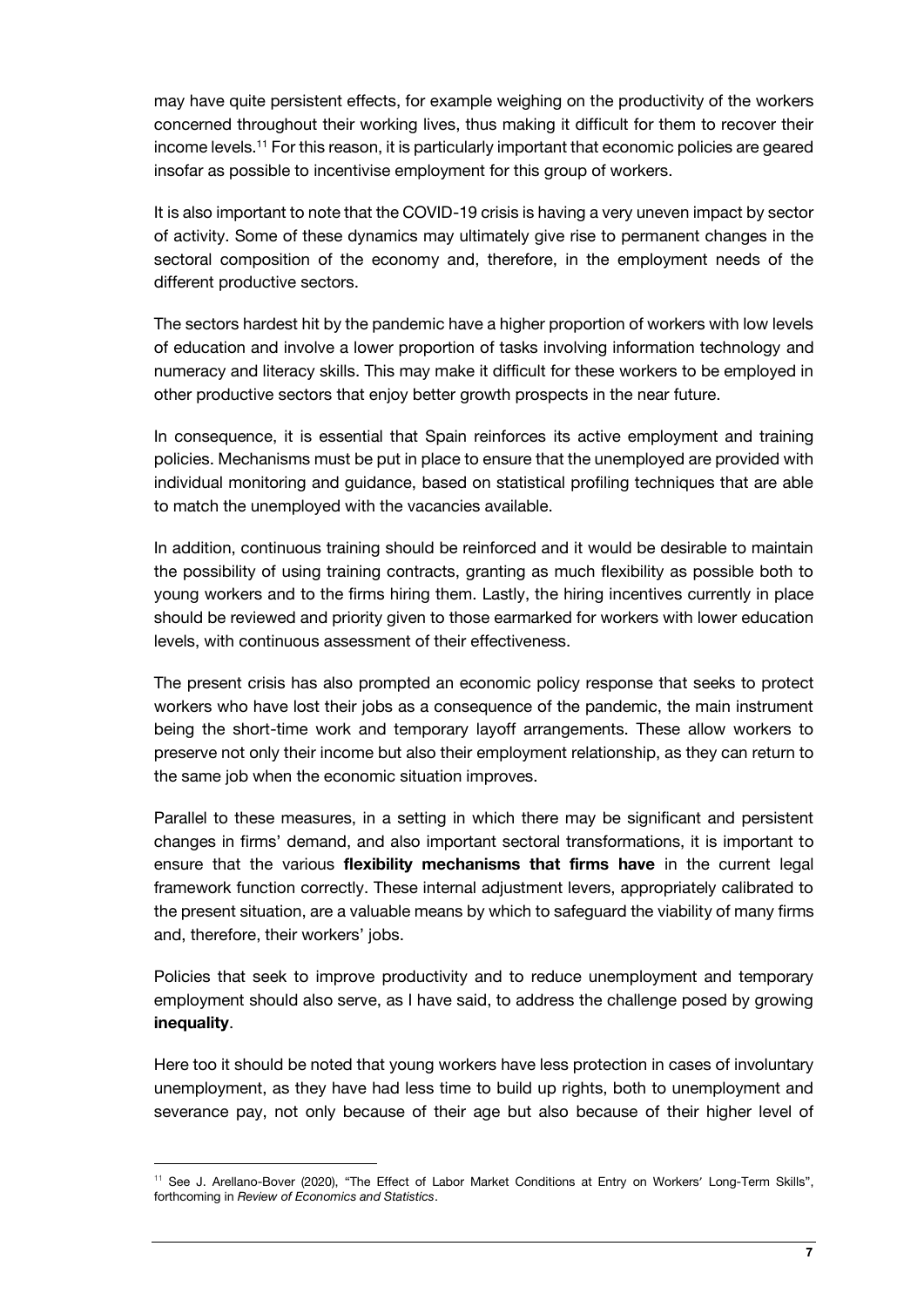temporary employment,<sup>12</sup> which translates into significant differences in the amount of severance pay received.

Even among the unemployed who receive their full unemployment benefit, and among those who fail to reach the minimum previous experience threshold necessary but can apply for unemployment assistance, the rates of cover differ considerably by age.<sup>13</sup>

The employment protection and household income support measures approved during the crisis should help ease the vulnerability of the households most affected.

In addition, in coordination with the regional government schemes already in place, the recently approved minimum income scheme could help reduce the level of extreme poverty. As envisaged in the regulations, this will require continuous assessment of the effectiveness of the eligibility criteria established for providing support to the most vulnerable groups, and of the incentives that this measure creates as regards helping the beneficiaries enter the labour market.

Another important question, in relation to inclusion policies, concerns rental housing affordability problems for certain groups, particularly young people. This is a global phenomenon, especially apparent in the metropolitan areas of the advanced economies.

As a result of the reduction in their ability to save and job insecurity, this phenomenon has again particularly affected young Spanish people.<sup>14</sup> From 2014 to 2017, the percentage of owner-occupier households whose head of household is under the age of 35 declined by 8 pp, to 41.3%. Also, the rise in the demand for rental housing was not accompanied by a commensurate increase in supply. Hence, among other consequences, the price of rentals has increased considerably, making housing less affordable for this group.<sup>15</sup>

International evidence shows that policies to increase the supply of rental housing are the most effective way of tackling these problems. In particular, many countries have opted to combine the introduction of public guarantees with tax incentives for private sector rental housing development. Also, it is crucial to guarantee legal certainty for owners.

Moreover, we should not forget the need to press ahead with efforts to reduce the gender gap. This would suggest measures conducive to a better work-life balance, increasing the support for households and improving labour market opportunities, especially for young

 $12$  This explains why the percentage of young unemployed persons who receive unemployment benefit is much lower, specifically 21% for the under 25s, compared with 47% for the unemployed in the 25-44 age group. If the rights to unemployment benefit of workers of different ages are estimated in a random sample of workers registered with the social security system in 2019, the estimated average compensation for workers under 26 is €64, compared with an average of €1,050 for those over 45.

<sup>&</sup>lt;sup>13</sup> Ranging from 5% for unemployed persons under 25 to almost 30% for those over 45. In this case, the eligibility and length of cover criteria are more complex, but once again the comparison by age continues to show a strong bias in favour of older workers. Thus, for example, a young unemployed person with no dependants and with less than six months' previous work experience is not eligible for unemployment assistance. By contrast, any unemployed persons over 52 who have received all the employment benefit to which they are entitled can receive unemployment assistance indefinitely until they reach retirement age.

<sup>&</sup>lt;sup>14</sup> See Banco de España (2019), "Survey of household finances (EFF) 2017: methods, results and changes since 2014", Analytical Articles, *Economic Bulletin,* 4/2019.

<sup>&</sup>lt;sup>15</sup> D. López-Rodríguez and M.ª Ll. Matea (2019), "Recent developments in the rental housing market in Spain", Analytical Articles, *Economic Bulletin,* 3/2019, Banco de España.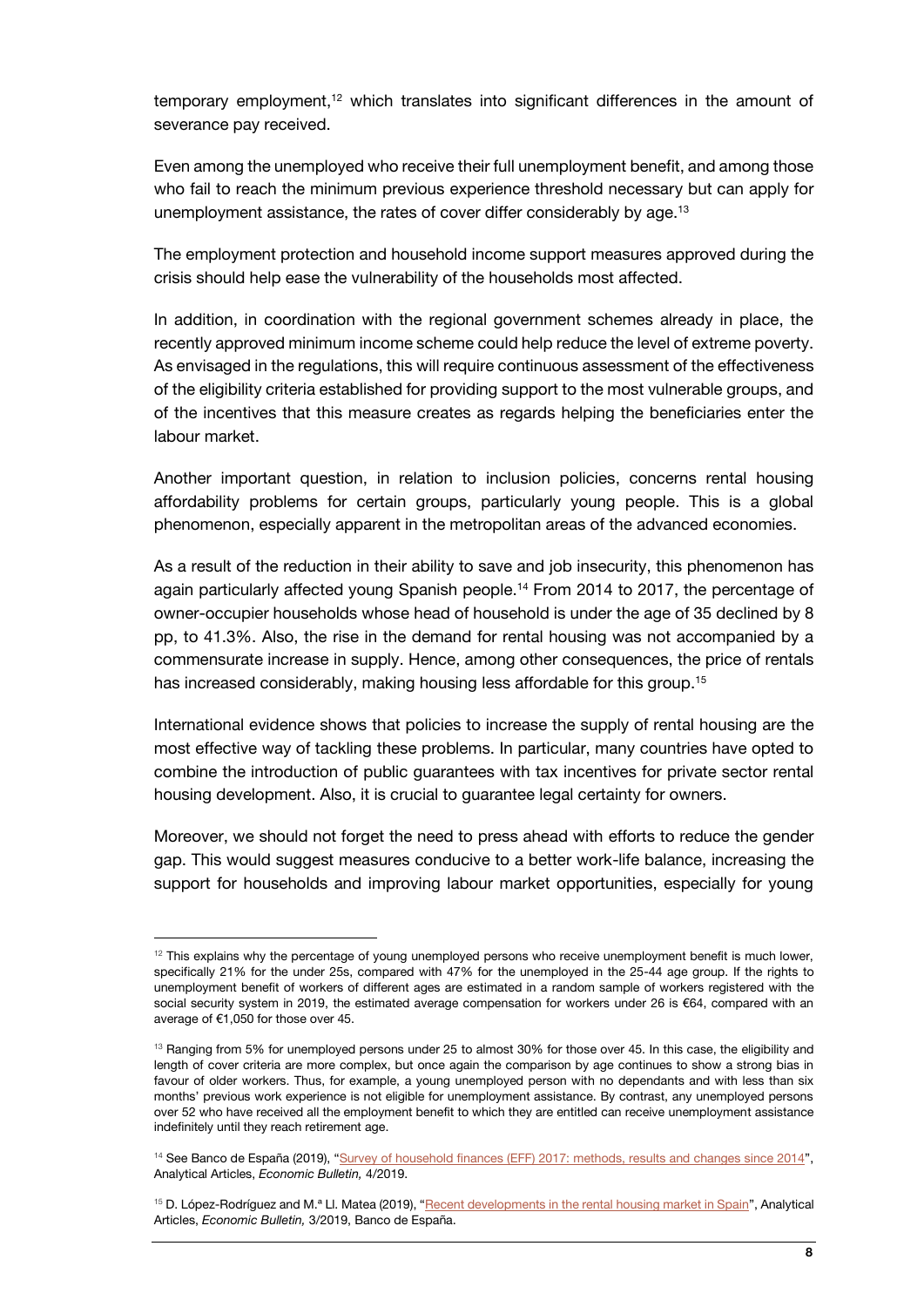single mothers, precisely the group most affected economically by the decision to have children.

\*\*\*

In addition to these issues that are specific to the Spanish economy, we should also address some far-reaching challenges common to most advanced economies, such as the transition to a more sustainable economy and population ageing.

As regards the first of these factors, fiscal policy must play a leading role in the strategy for tackling climate change and **smoothing the transition to a more sustainable economy**.

The role of fiscal policy should be to discourage the most environmentally harmful activities (ideally through an internationally harmonised tax system), while boosting the public and private investment needed to develop cleaner technologies and alleviate the social costs of transition.

Other policies may also supplement fiscal policy in achieving these targets. Specifically, it is incumbent upon the financial sector to play a significant role in this area.

For this purpose it is crucial that climate change risks are incorporated into the decisionmaking process. The development of environmental stress tests by supervisors will be a useful instrument here, as will too the international harmonisation of a taxonomy to provide transparency on activities that contribute to the transition to a low carbon economy.

One of the biggest challenges facing the developed economies and the Spanish economy in particular is **population ageing**, as illustrated by the projections for the dependency ratio. The extraordinary scale of this challenge is a result of the numerous implications of these changes for economic growth, the labour market and fiscal policy, among other areas.

Of all these challenges, allow me to stress two. First, the challenges that population ageing poses for the economy's potential growth, through its impact on the labour market and worker productivity.

In this respect, it is worth emphasising that the labour force participation rate varies significantly according to age, tending to decline as the age of retirement approaches. Against a background of population ageing and intense technological change it is once again essential to insist on the need to boost investment in innovation, but also in education and in continuous training at work.

A rethink of working conditions would also be desirable to encourage transitions between occupations over working lives, as these have been shown to help increase productivity and extend labour force participation.

The opportunities that the demographic challenge offers to the development of some sectors in the medium term should, however, not be overlooked. Notable among such sectors are health, leisure, tourism, real estate and finance.

Spain is in a privileged starting position to compete in the provision of services to elder sections of the population (the "silver economy"), given our special geographic and cultural conditions and the pattern of sector specialisation we have developed in recent years. To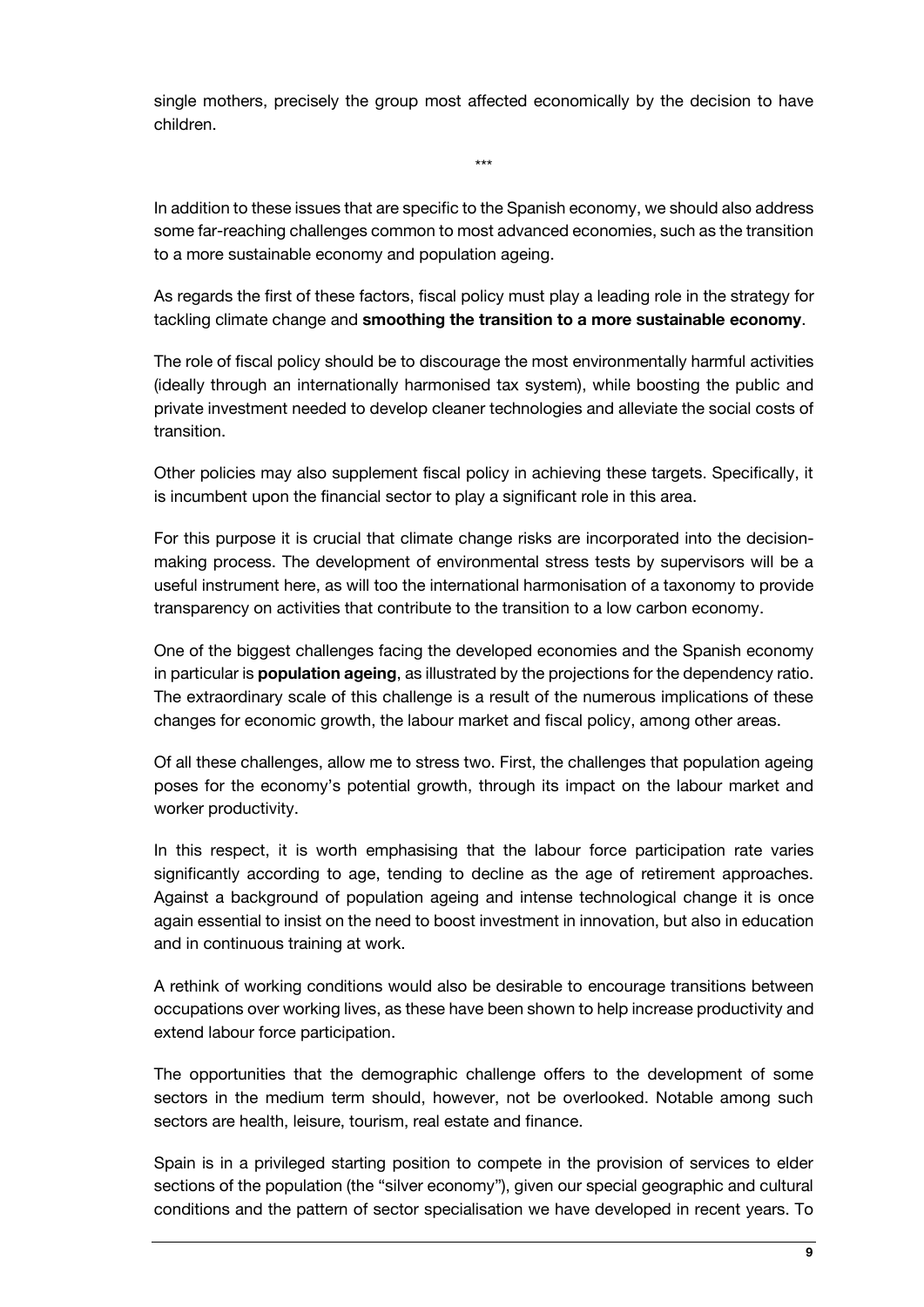harness these new opportunities will require a nimble response both in the public and private sector, and continuous improvements in quality and efficiency in the provision of the goods and services demanded by a more elderly society.

Second, the effects of population ageing will be particularly notable in the case of public finances. The European Commission projects that spending on health and long-term care will be almost 2 pp of GDP higher in Spain in 2050 than in 2016. The upward pressure on pension spending will be even greater. Here, following the suspension of the application of the compensatory mechanisms included in the 2013 reform, additional measures will be needed to guarantee the future sustainability of the pension system.

The debate in this area should start with the setting of the level of benefits that the public pension system provides, ensuring that sufficient funds are raised to finance such benefits, while establishing basic intergenerational equity parameters.

Some countries (such as Germany, Sweden and Italy) have opted to introduce mechanisms to adjust the level of benefits or retirement age to life expectancy in order to stabilise the system. Also, it would be advisable to increase its transparency and to strengthen the link between the contributions made and benefits received, always ensuring an appropriate level of sufficiency. Introducing incentives to favour greater alignment between the effective and the statutory age of retirement would also be desirable.

All the challenges I have mentioned existed before the outbreak of the pandemic, although the latter has increased the need to tackle them head-on. But new challenges are emerging as a result of this crisis.

\*\*\*

The crisis has highlighted some of the **vulnerabilities associated with globalisation** and the risks arising from protectionism. Spain must take a leading role in defending a model of global trade, based on multilateral rules and free competition. We should not forget that the Spanish economy has become significantly more open, a development that has been essential for our growth, but which also makes our economy more sensitive to any possible international trade retrenchment.

The crisis may also accelerate the **digitalisation of the economy**. On the one hand, it has demonstrated the potential of working from home, the use of which was limited in Spain prior to the crisis. Its development will require the bolstering of its positive aspects and efforts to alleviate its disadvantages. In particular, there is evidence that, where the appropriate conditions do not exist, productivity may be lower for remote working than for on-site work. Thus, training policies may be required to ensure that the employment opportunities generated by greater use of this way of working are harnessed.

At the same time, the advance of e-commerce during the lockdown, which came on top of its extraordinary growth in recent years, may intensify in future. In this case, it will be fundamental to understand the implications of this process in terms of the dynamics of competition between firms and prices, and, if necessary, to take action to minimise any adverse effects.